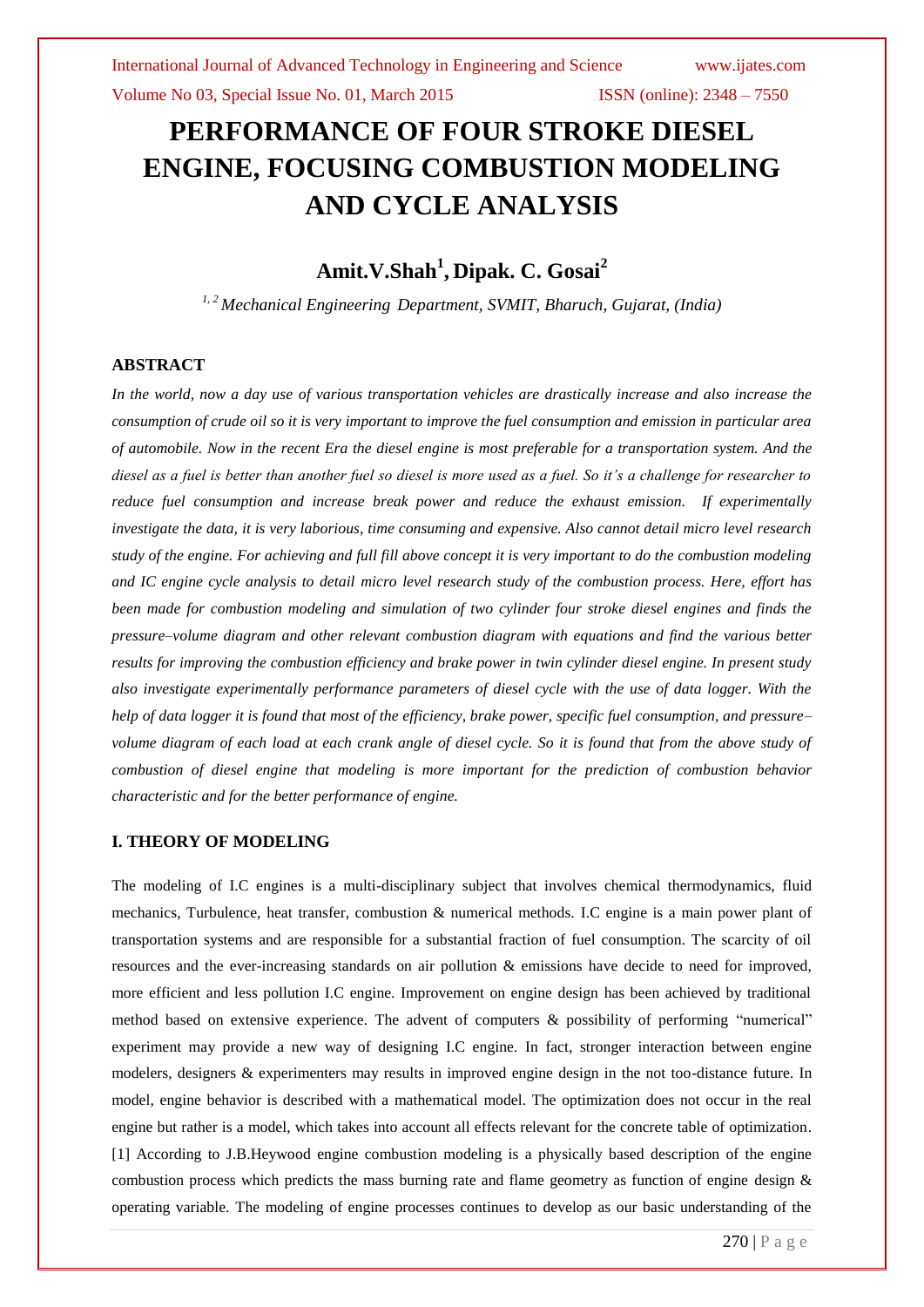#### Volume No 03, Special Issue No. 01, March 2015 **ISSN** (online): 2348 – 7550

physics and chemistry of the phenomena of interest steadying expands and as the capability of computers to solve complex equations continues to increase. Modeling activities can make major contributions to engine engineering at different levels of generality or detail, corresponding to different stages of model development. The aims of modeling I.C engine processes are:

(1) To predict engine performance without having to conduct tests.

(2) To deduce the performance parameters that can be difficult to measure in tests.[2,3]

It is obviously an advantage if engine performance can be predicated without going to the trouble of first building an engine then incrementing it, testing it and finally analyzing the results. Modeling should lead to saving of both time and money. The models have been classified as zero-dimensional, single-zone to multi-zone and multi-dimensional models. Zero-dimensional and multi-dimensional models have been called as phenomenological or thermodynamic and detailed models; respectively. Multi-dimensional models are based on the numerical solution of a set of governing coupled partial-differential equations, which are integrated in fine (2 or 3 dimensional) geometric grids in the combustion chamber space. Although these models are capable of providing detailed information about both spatial and temporal resolution of the quantities of interest, they require large amounts of computer time and storage capacity. Thus, if it is desired to examine the effects of all parameters on combustion and pollutant emissions more practical methods such as thermodynamic models could be used. Thermodynamic models are based upon a combination of fundamental theory, similarity considerations, direct and indirect experimental data correlations based on various sources. They are widely used to compute whole engine cycles, engine parameters and exhaust emissions, because of their quicker and cheaper application abilities, for generating the information required to support engine design and development studies. The thermodynamic models may be subdivided into two groups such as zero-dimensional single-zone (ZDSZ) and quasi-dimensional multi-zone models (QDMZ).[4,5]

In ZDSZ models, combustion process is modeled simply by assuming it as an empirical heat addition process. Using these models, engine cycles, engine performance parameters and emissions of exhaust gases can be calculated easily and various useful results can be obtained. The QDMZ models are formulated by employing simplified quasi steady equations describing the individual processes that occur in the engine cylinder such as fuel injection, fuel atomization, air entertainment, fuel-air mixing, combustion and heat transfer. In these models, charge in the cylinder is divided into several zones during various processes, especially for combustion process. [6,7]



#### **Fig: 1 Two Zone Quasi One Dimensional Thermodynamic Model**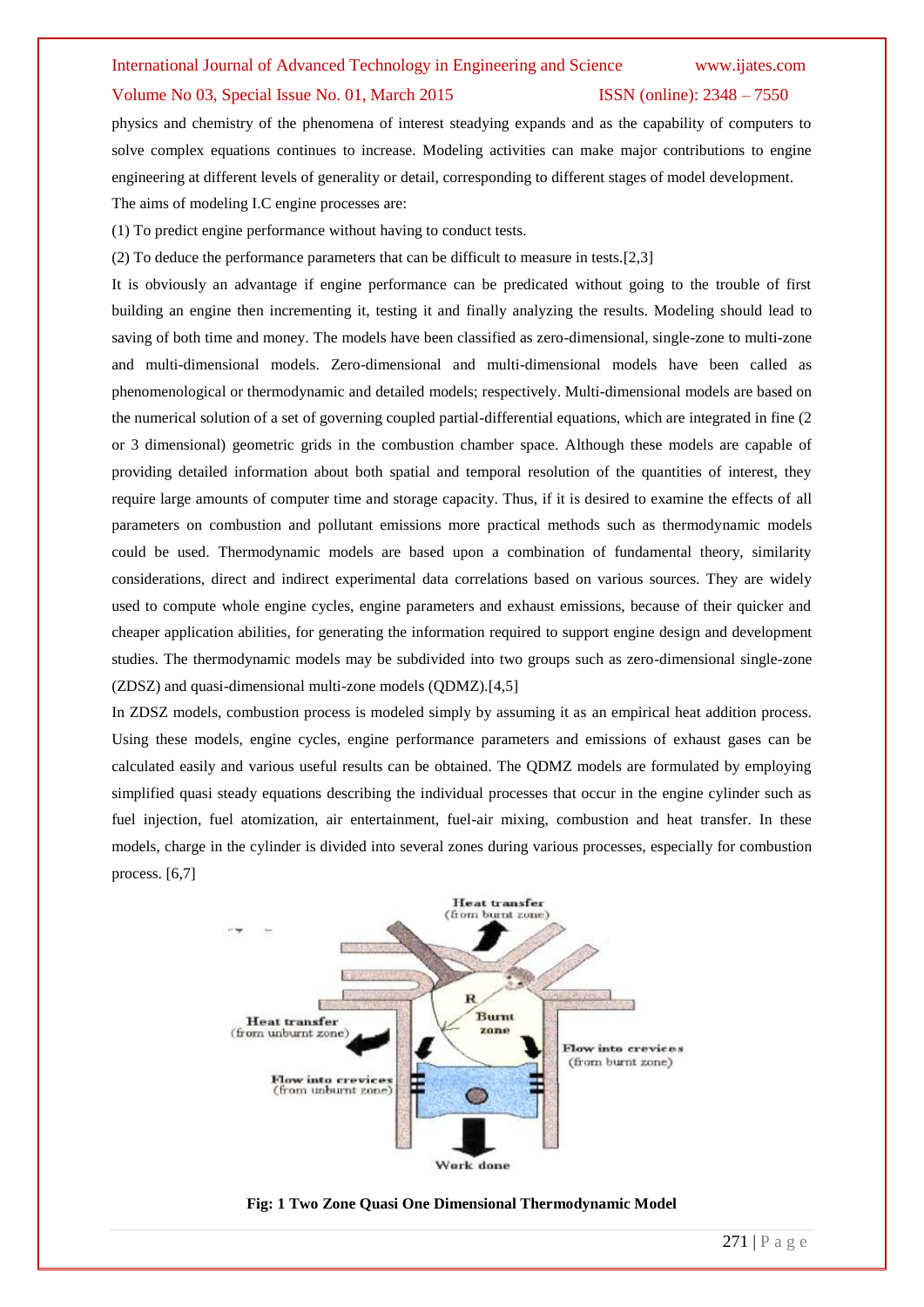### Volume No 03, Special Issue No. 01, March 2015 **ISSN** (online): 2348 – 7550

Other type is Linguistic model &Mathematical model. In linguistic model rule-based method built upon empirically grounded rules, which can't be grasped by mathematical eq<sup>n</sup>s. In mathematical model which is resting on mathematical formulism also parametric models & Non-parametric models. Parametric models are represented by compact mathematical formulism for the description of system behavior which rest upon physical & chemical laws & show only relatively few parameters that are to be experimentally determined. These models are typically described by means of a set of partial or normal differential equations and nonparametric models are represented by tables that record the system behavior at specific test input signals with the help of suitable mathematical method, e.g. Fourier transformation the behavior of the system can be calculated at only input signal.[8,9]

The system of ordinary differential equations that is obtained from the first law of thermodynamics and the other basic thermodynamic relations are solved for pressure, temperature and mass in the zones. Although these models are not very detailed, they are used widely as routine simulation exercises and extensive parametric studies of engine operating and emission characteristics. In QDMZ models, the engine cycle and engine characteristics have been computed generally from compression stroke to expansion stoke and indicated engine characteristics have been given from the cycle calculation. In the some research paper two zone quasi one dimensional model is proposed for modeling of combustion process of an I.C. engine as it is readily incorporated complete engine models, is useful for parametric studies associated with engine and tries to predict burn rate information. In two zones quasi one dimensional model, turbulence is eliminated which makes method simple and adaptable from the point of view of programming. The prediction of performance with the help of this model is very much nearer to the actual and available data. [10,11, 12]

### **II. EXPERIMENTAL PROCEDURE**

The experimental was carried out on twin cylinder four stroke vertical water cooled diesel engine made by kirloskar oil engine ltd (TV2/DM 17/DM20 TYPE) with a bore 87.5 mm and stroke 110 mm. the engine is rated for 10.3 (14 hp) and 1800 rpm with a centrifugal governor to control the speed . The engine was connected with an electric dynamometer is used to measure the power output. The engine is instrumented to measure the parameter like fuel consumption, load speed of engine, cooling water temperature, inlet air and exhaust gas temperature. The engine test carried out with constant speed of 1800 rpm and load vary with no load to the maximum load condition. At each operating points variations measured were taken for engine.[13,14]

| Engine type : Multi cylinder vertical water cooled self-governed constant speed diesel engine |                       |                  |                       |
|-----------------------------------------------------------------------------------------------|-----------------------|------------------|-----------------------|
| Injection pressure                                                                            | $= 200$ bar           | LV.O             | $=4.5^{\circ}$ BTDC   |
| Piston diameter                                                                               | $= 87.5$ mm           | I.V.C            | $= 35.5^{\circ}$ ABDC |
| Compression ratio                                                                             | $= 17.5:1$            | E.V.O            | $= 35.5^{\circ}$ BBDC |
| Power                                                                                         | $= 10.3$ kw $= 14$ HP | E.V.C            | $=4.5^{\circ}$ ATDC   |
| Lubrication oil                                                                               | $= 20w/40.$           | Injection timing | $= 26^{\circ}$ BTDC   |
| Lubrication oil required $= 7$ litrs                                                          |                       | $A/F$ ratio      | $= 14.89 : 1$         |

**Table 1: Engine Specification**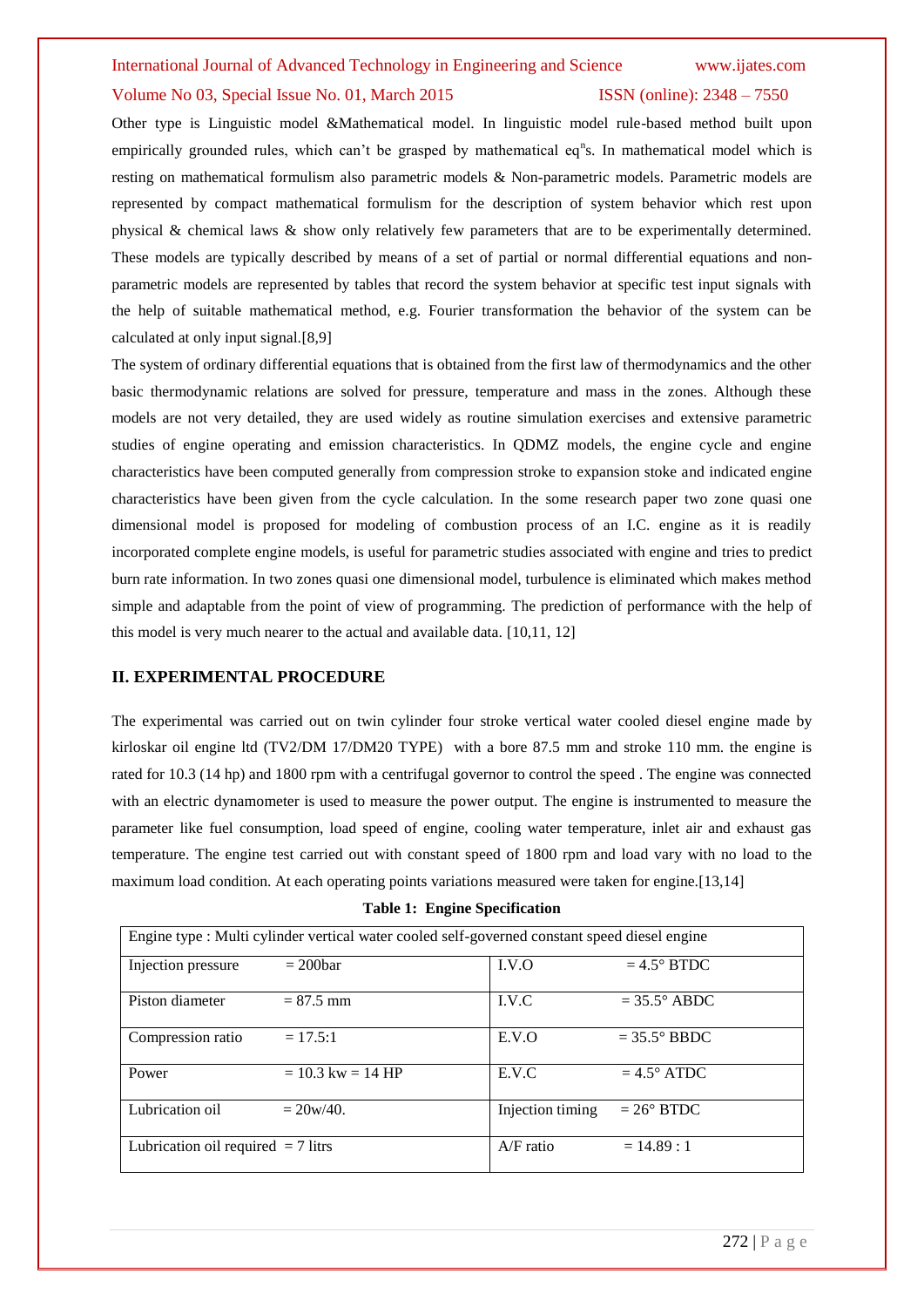Volume No 03, Special Issue No. 01, March 2015 ISSN (online): 2348 - 7550



**Fig 2: The Block Diagram of Experimental Set-Up**

# **III. RESULT AND DISCUSSION**



# **3.1 Brake Power Vs Volumetric Efficiency**

# Fig 3: Comparisons of Brake Power (BP) V/S Volumetric Efficiency

It can observe from the above graph; when the brake power is increase volumetric efficiency is increase after it reached at rated power 4.2kw the volumetric efficiency is decrease so at rated power the volumetric efficiency is 90.55 %. At higher operating load the combustion temperature is very higher and engine speed is also very high so less charge of air is admitted in the combustion chamber so after rated power volumetric efficiency is decrease.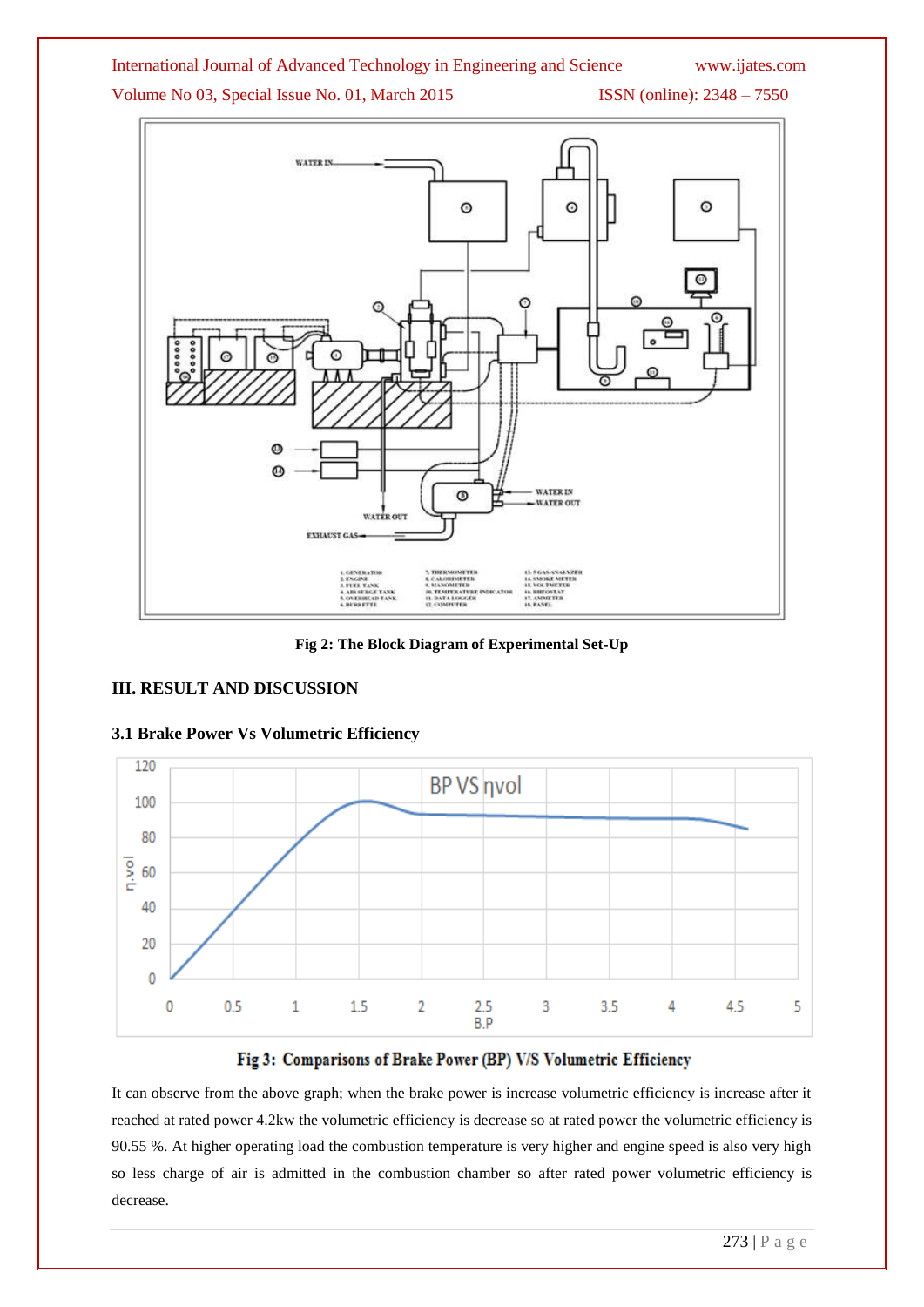



# Fig 4: Comparisons Of Brake Power (BP) V/S Mechanical Efficiency

It can found from the above graph; when the brake power is increase mechanical efficiency is increase after it reached at rated power 4.2kw the mechanical efficiency is 58.85 %. At higher operating temperature the lubricant oil temperature also it is high so that viscosity will decrease and friction will also decease.



**3.3 Brake Power Vs Brake Thermal Efficiency**

# Fig 5: Comparisons Of Brake Power (BP) V/S Brake Thermal Efficiency

It can found from the above graph; when the brake power is increase brake thermal efficiency is increase after it reached at rated power 4.2kw the brake thermal efficiency is 25.08 %. At higher load condition the mixture can lean so the brake thermal efficiency is increase due to lower S.F.C , when at overload condition the mixture become a very rich and incomplete combustion will take place so the efficiency decrease.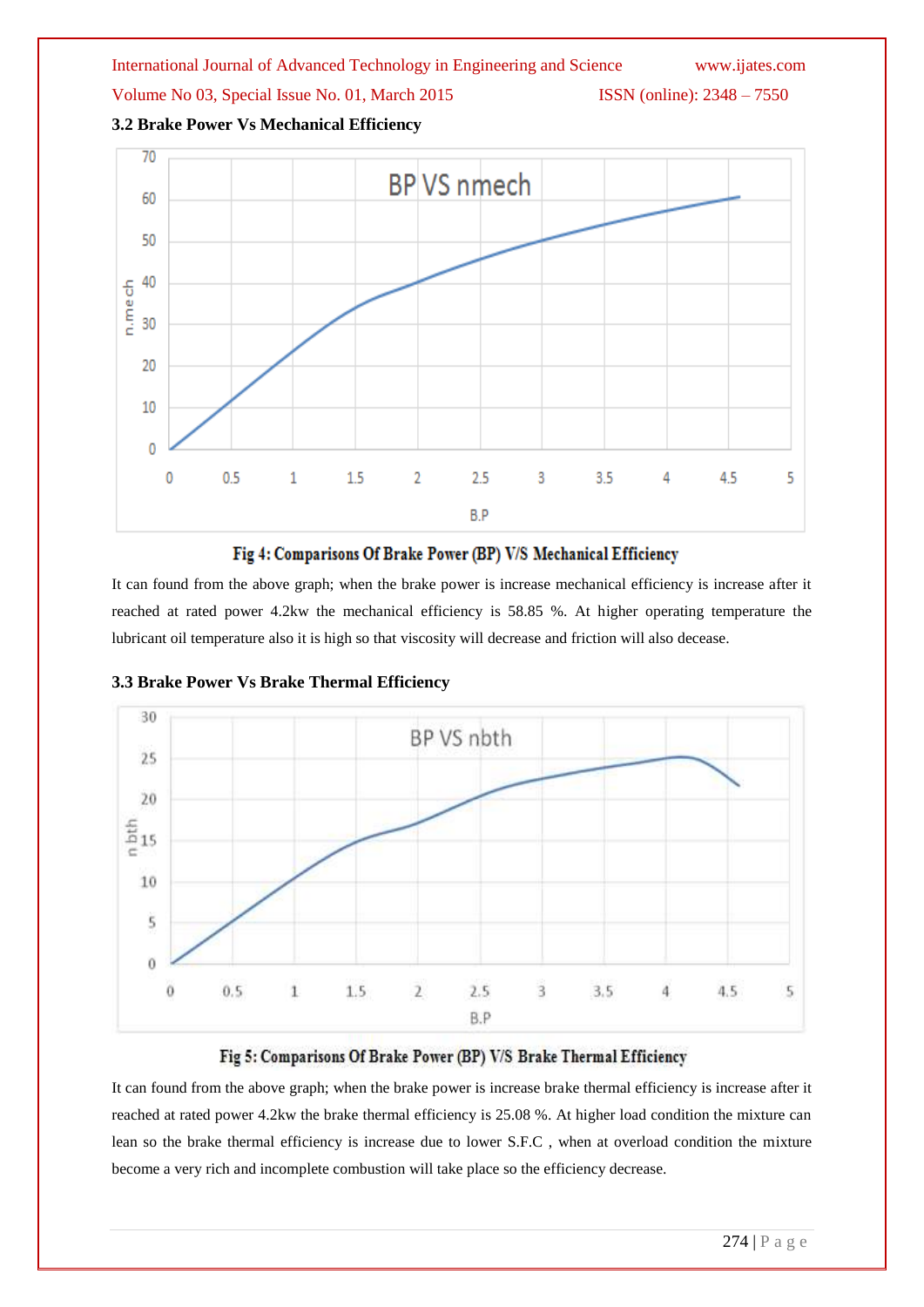International Journal of Advanced Technology in Engineering and Science www.ijates.com Volume No 03, Special Issue No. 01, March 2015 ISSN (online): 2348 – 7550 **3.3 Brake Power Vs Specific Fuel Consumption**



# Fig 6: Comparisons of Brake Power Vs Specific Fuel Consumption

It can found from the above graph; when the brake power is increase specific fuel consumption is decrease after it reached at rated power 4.2kw, specific fuel consumption the is 0.344kg/kwhr . After rated power the SFC is now increase. At rated power optimum use of air and fuel so best SFC found among all load condition.



# **3.4. Heat Balance Sheet at Rated Power**

# Fig 7: HEAT BALANCE SHEET AT RATED POWER

From the above figure it is found that at rated power 4.2 kw. When100 % heat supply by fuel. 21.02 % Equivalent heat use brake power, 26.78 % heat carried as a loss by jacket cooling water, 12 % heat carried as a loss through exhaust gases. , 40.17 % heat lost by radiation and unaccountable losses.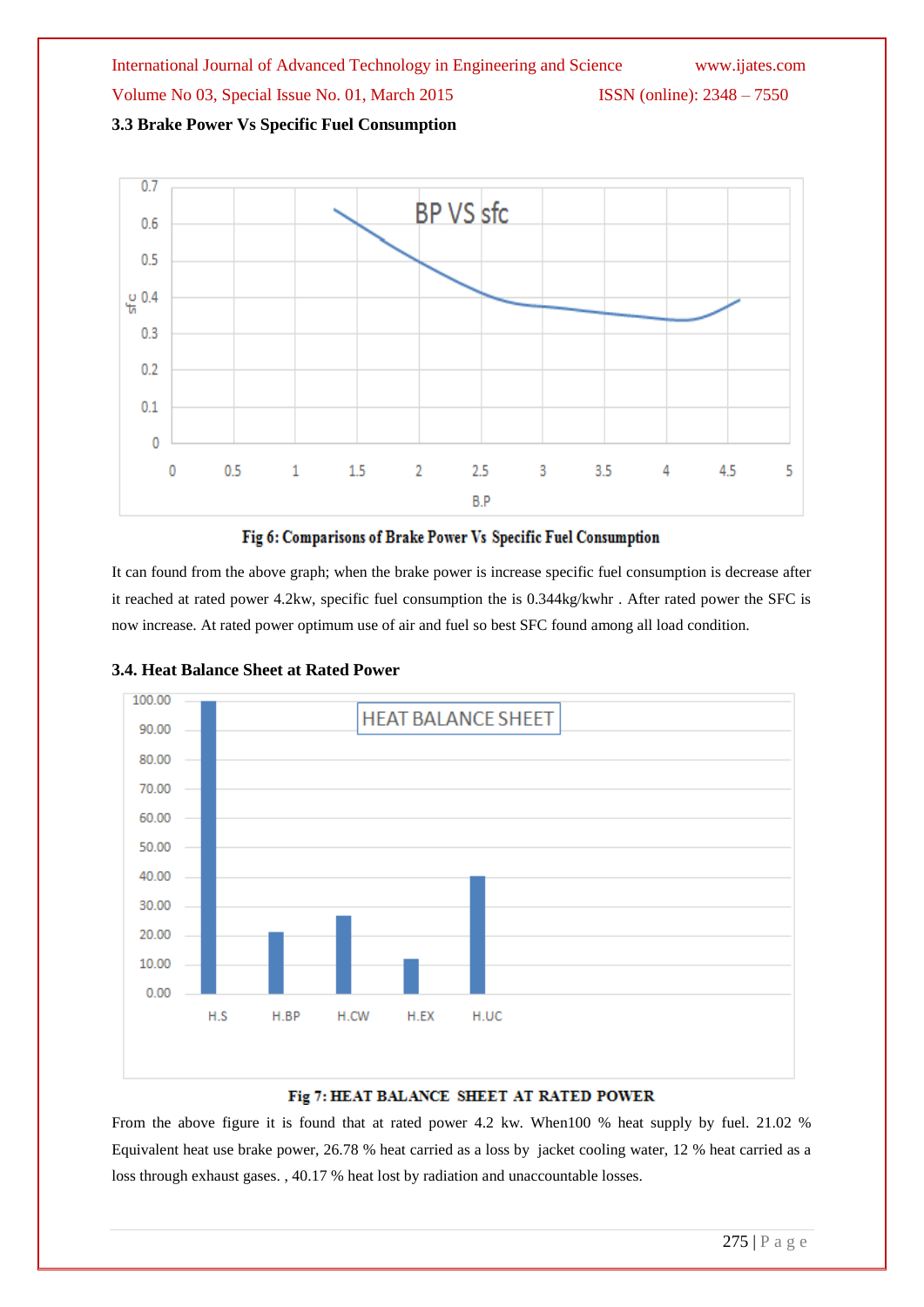





From the above combustion figures it can found that of the combustion process at each crank angle and find the pressure and volume at each crank angle and each load which was shows that combustion characteristics useful which will give the clue of improving combustion efficiency. The heat release is increase at combustion period at T.D.C. level of the piston and decrease at expansion at B.D.C condition of the piston. Also the brake mean effective pressure and indicated mean effective pressure is increase gradually with respect to brake power. These graphs are generated with the use of data logger.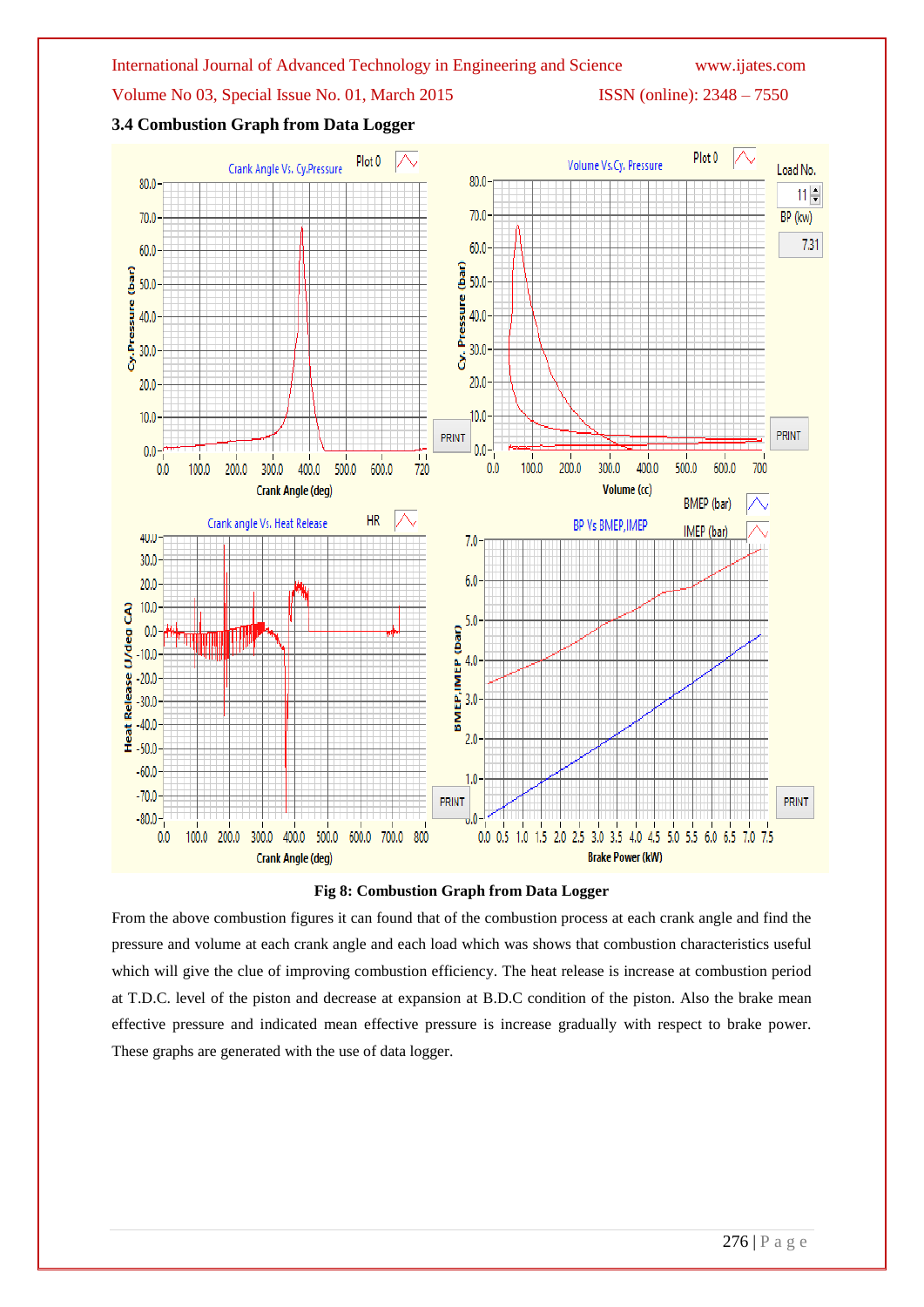Volume No 03, Special Issue No. 01, March 2015 ISSN (online): 2348 – 7550

**3.5 Combustion Graph from Modeling**



Fig 9: Pressure Vs Volume Graph from Modeling





These Figures are made by mat lab programming with the use of modeling equations and theory. From these graphs can find pressure and volume from the cycle analysis at each crank angle and can predict the performance of engine combustion from this graph without using experimental work and time consuming, laborious work during experiment.

# **IV. CONCLUSION**



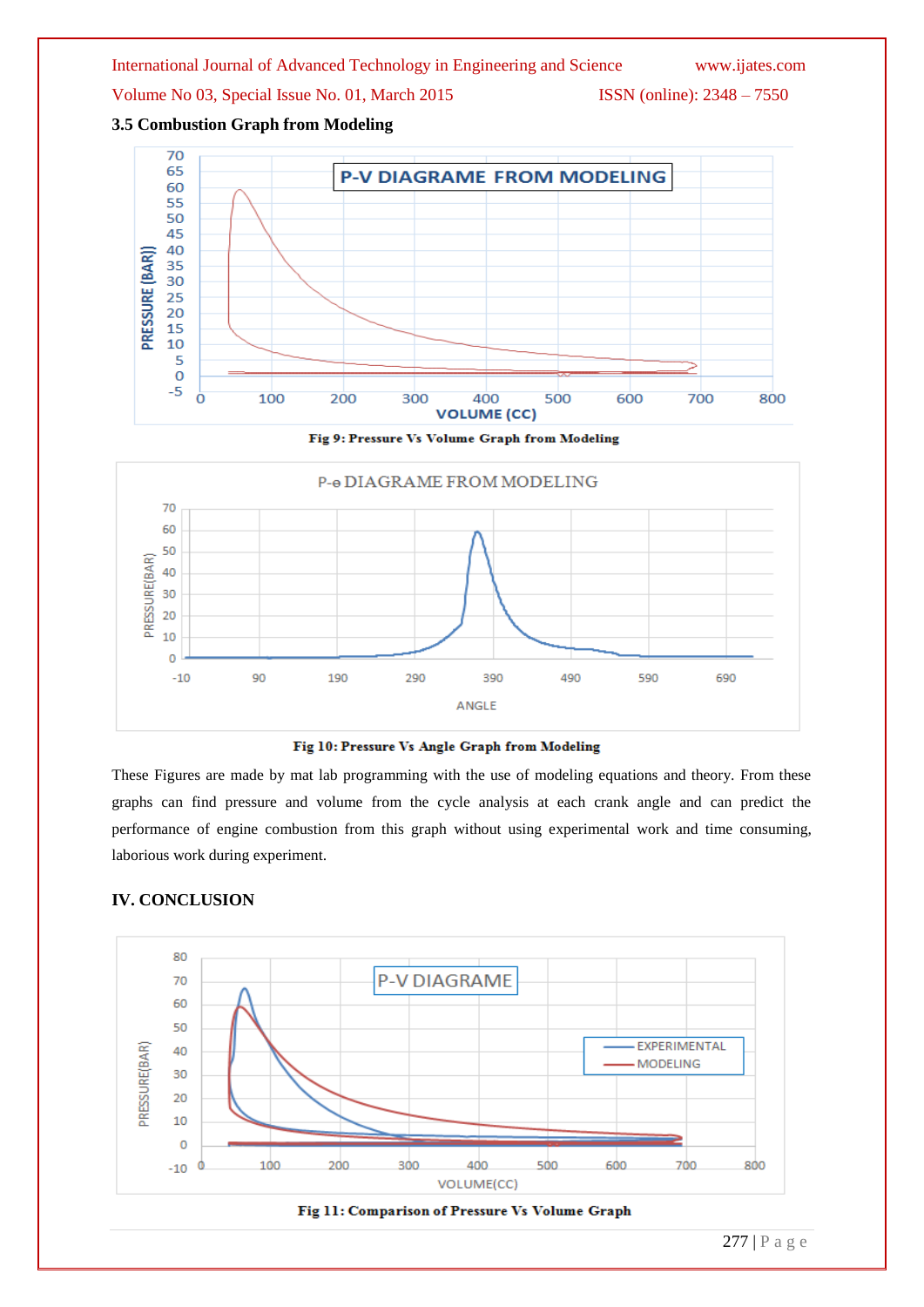Volume No 03, Special Issue No. 01, March 2015 **ISSN** (online): 2348 – 7550 With the use of data logger find the pressure-volume diagramed at each crank angle and this pressure-volume diagramed is compared with p-v diagramed of modeling shown in figure. From the above validation graph we found the variation in p-v diagramed .experimentally p-v diagram work done is less than the modeling p-v diagram this will be happened due to valve opening and closing in certain time. Also exact valve at TDC and BDC will not be open and close suddenly with zero time variation. The work done is improved by applying optimum advance angle & optimum compression ration required. Also we used some design change in combustion chamber area and design to increase the work done of the engine. From the experiment get the values of efficiency and SFC and heat balance sheet at the rated power of the engine. The volumetric efficiency is 90.55 %, the brake thermal efficiency is 25.08%, the mechanical efficiency is 58.85 %, and SFC is 0.344 kg

/kwhr. Also getting the available brake power is 21.03 % and other energy is going in terms of losses.

### **V. SUGGESTIONS FOR FUTURE SCOPE OF WORK**

Make mathematical model universal which is useful for different fuel (CNG, LPG, BIOGAS, BIOMASS, and BIODIESEL) and compare this mathematical model with experimental data. Apply different Batter TBC material on piston, piston head, and piston valve& liner and investigate emission & performance of engine. Make mathematical model of exhaust emission and investigate the exhaust pollution and find how to control the exhaust pollution. Use multidimensional and 3-dimensional mathematical modeling for the combustion chamber analysis. Also investigate vibration and noise condition at different system of the engine and found that what are the effect occur of different component of engine.

### **VI. ACKNOWLEDGEMENT**

Authors thanks to Prof .D.C.GOSAI s.v.m.i.t engineering college, Bharuch for valuable guidance .It is also acknowledge that hydromech engineer Bangalore for providing experimental set up. I also thanks to S.V.M.I.T college management and staff for providing me valuable support.

### **REFERENCES**

- [1] Richard stone, "introduction to internal combustion engines" a hand book.
- [2] Heywood J.B. Internal Combustion Engine Fundamentals. McGraw-Hill Inc. New York, 1988.
- [3] DomkundwarV.m. , "a course in internal combustion engine" , DhanpatRai& co.(p) ltd , delhi , 1999.
- [4] Lumley, J. L., "Engines, An Introduction" Cambridge University press, 1999.
- [5] Woschni, G.,"A universally applicable equation for the instantaneous heat transfer coefficient in the internal combustion engines.
- [6] Anand, W. J. D., " Heat transfer in the cylinders of reciprocating Internal combustion engines", Proc. I. Mech.E., Vol.177, 1963.
- [7] Ganeshan, V., "Computer simulation S.I. engine process", University press (India) limited, 1996.
- [8] Dohoyjung , "Reduced Quasi-Dimensional Combustion Model of the Direct Injection Diesel Engine for Performance and Emissions Predictions" KSME International Journal, Vol. 18 No. 5, page no , 865--876, 2004.
- [9] Clive Lewis "One diamensional modeling of an internal combustion engine."680113-2157, Mekanikfordjupning, 2007-06-08.